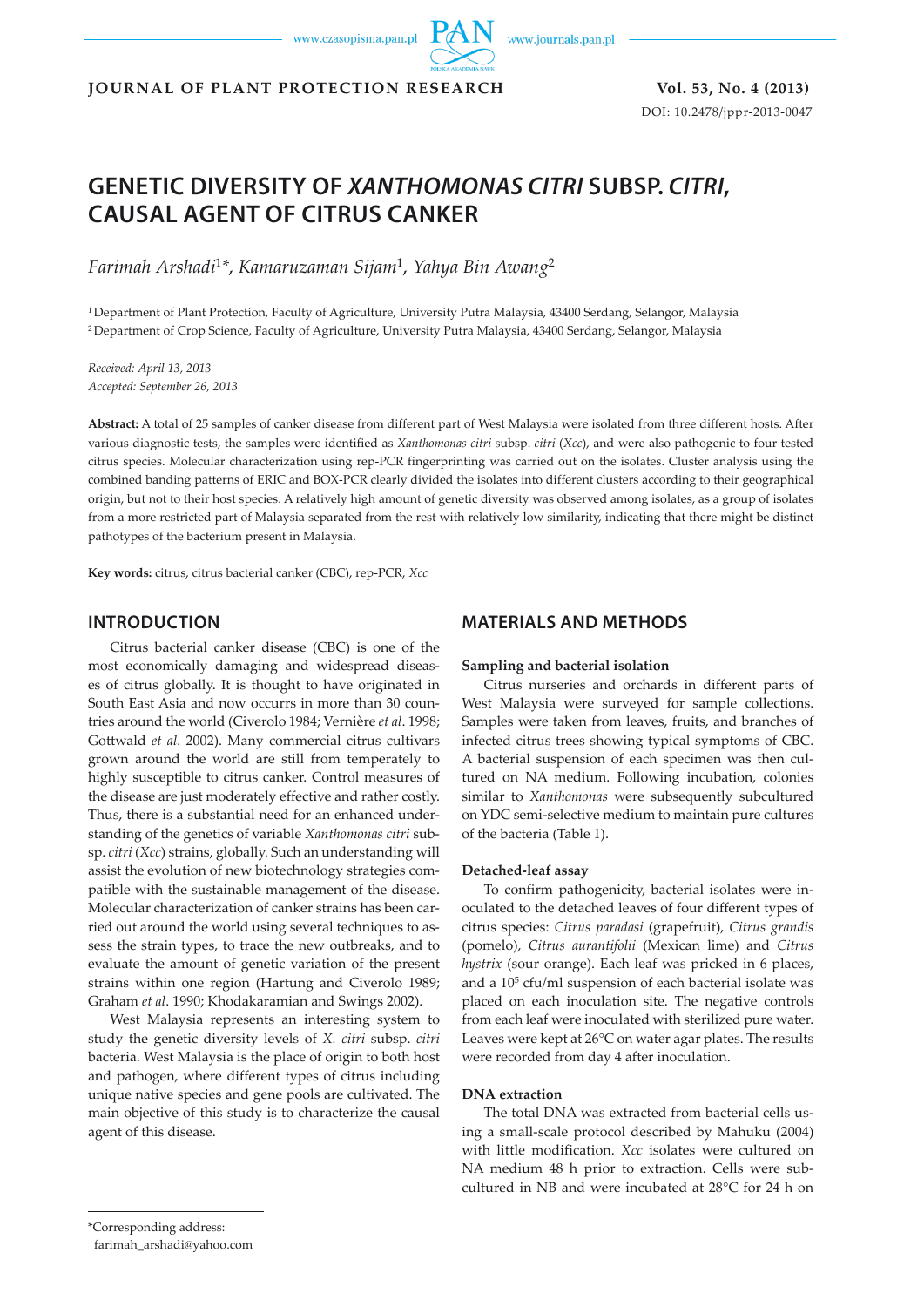www.journals.pan.pl www.czasopisma.pan.pl *Genetic diversity of Xanthomonas citri subsp. citri, causal agent of citrus canker 313*

| State      | Location          | Isolates                                                                                                          | Host                                                                                        | Part of a plant                                 |
|------------|-------------------|-------------------------------------------------------------------------------------------------------------------|---------------------------------------------------------------------------------------------|-------------------------------------------------|
| Selangor   | <b>UPM</b>        | CA1US<br>CM1US<br>CH1US                                                                                           | C. aurantifolii<br>C. grandis<br>C. hystrix                                                 | leaf<br>leaf<br>leaf                            |
|            | <b>MARDI</b>      | CA1MS<br>CA <sub>2</sub> M <sub>S</sub>                                                                           | C. aurantifolii<br>C. aurantifolii                                                          | leaf<br>leaf                                    |
|            | Tanjung Karang    | CA1TS<br>CA <sub>2</sub> T <sub>S</sub><br>CH1TS<br><b>CH2TSF</b><br>CH3TS<br>CH4TSB                              | C. aurantifolii<br>C. aurantifolii<br>C. hystrix<br>C. hystrix<br>C. hystrix<br>C. hystrix  | leaf<br>leaf<br>leaf<br>fruit<br>leaf<br>branch |
| Johor      | Kluang            | CH1KJ<br>CH <sub>2K</sub><br>CH <sub>3</sub> KJ<br>CH <sub>4</sub> KJ<br>CH <sub>5</sub> KI<br>CH <sub>6</sub> KJ | C. hystrix<br>C. hystrix<br>C. hystrix<br>C. hystrix<br>C. hystrix<br>C. hystrix            | leaf<br>leaf<br>leaf<br>leaf<br>leaf<br>leaf    |
|            | Bandar Tengara    | CH1TI<br>CH <sub>2</sub> TI<br>CH3TJ                                                                              | C. hystrix<br>C. hystrix<br>C. hystrix                                                      | leaf<br>leaf<br>leaf                            |
| Terengganu | Marang            | CA1MT<br>CA2MT<br>CA3MT<br>CA4MTB<br>CA5MTF                                                                       | C. aurantifolii<br>C. aurantifolii<br>C. aurantifolii<br>C. aurantifolii<br>C. aurantifolii | leaf<br>leaf<br>leaf<br>branch<br>fruit         |
| Pahang     | Cameron Highlands | $\overline{\phantom{0}}$                                                                                          |                                                                                             | $\overline{\phantom{0}}$                        |

Table 1. Areas surveyed for the disease, and citrus hosts that were found infected

a shaker. Cells were harvested by centrifugation at 10 000 × g for 5 min, washed twice with a 1 M NaCl solution and resuspended in 1000 μl of extraction buffer (0.2 M Tris-HCl pH 8.0, 10 mM EDTA, pH 8.0, 0.5 M NaCl, 1% SDS). Following 1 h at 55°C, 0.5 vol. of 7.5 M ammonium acetate was added to the mixture, gently mixed, and left to stand for 10 min at room temperature. After centrifugation at 13 000  $\times$  g for 10 min, the supernatant was transferred into a fresh tube and the DNA was precipitated by adding 1 vol. of cold isopropanol. The pellet was washed with 70% ethanol, air dried, and resuspended in a 1X TE buffer (10 mM Tris-HCl, pH 8.0, 1 mM EDTA) and the suspension was used as a template.

#### **Detection by conventional PCR**

In this study, primer pairs 2/3 designed by Hartung *et al*. (1993) were used to detect *Xcc*. The PCR reaction mixture was prepared in a sterile vial containing 1 mM of each primer, 2 mM MgCl<sub>2</sub>, 1.25 mM of each dNTP, 1 U of *Taq* DNA polymerase, and 1 μl of template DNA. The negative control with all the PCR mixture components except DNA, was included. Amplification conditions consisted of 70 s at 95°C, 70 s at 58°C and 60 s at 72°C for 35 cycles, and a final step at 72°C for 5 min. The PCR products were size-separated by 1% agarose gel electrophoresis stained with ethidium bromide in 1X TBE buffer at 70 V and visualized under UV.

#### **Rep-PCR discriminating**

The reaction mixture for BOX-PCR was carried out in 25 μl volume containing 2.4 μM primer BOX1R, 4 mM MgCl<sub>2</sub>, 0.2 mM of each dNTP, 2 U of *Taq* polymerase (Fermentas, Thermo Fisher Scientific Inc.) and 1 μl of DNA template. Amplification conditions included 94°C for 30 S, 50°C for 30 S, 72°C for 60 S for 40 cycles, and a final step of 94°C for 10 min. ERIC-PCR was carried out in 25 μl mixtures containing 1.2 μM primer ERIC1R, 1.2 μM primer ERIC2, 3 mM  $MgCl<sub>2</sub>$ , 0.2 mM each of dNTP, 2 U of DNA *Taq* polymerase, and 1 μl of DNA template of each isolate. The negative controls for both BOX and ERIC-PCR were included containing all the PCR components except the DNA. Amplification conditions consisted of 94°C for 30 S, 51°C for 30 S, 72°C for 1 min for 40 cycles, and a final step of 72°C for 10 min. The PCR products were analyzed by running 1.5% agarose gel (First Base sdn bhd) electrophoresis stained with ethidium bromide in 1X TBE buffer at 80 V.

## **Data analysis**

ERIC and BOX screening results were converted to binary form by inserting 0 for absence and 1 for presence of a band for a particular locus for each isolate. Only the reproducible bands ranging from 0.2 to 3 kb were scored. Since combined analysis of rep-PCR primers showed a significant increase in differentiation capacity in other works (Trindade *et al*. 2005; Lee *et al*. 2007), combined data generated from two sets of primers were combined and then subjected to analysis. To estimate the genetic relationship among the strains, the similarity coefficient for pairs of isolates was calculated with Dice's coefficient index (Dice 1945). The similarity matrix was subjected to cluster analysis performed by the unweighted pair group method (UPGMA) using NTSYS, version 2.1 (Exeter Software, Setauket, N.-Y.). Bootstrapping was performed as a final step to determine the confidence limits of groupings in dendrograms generated by UPGMA using Win-Boot (Yap and Nelson 1996).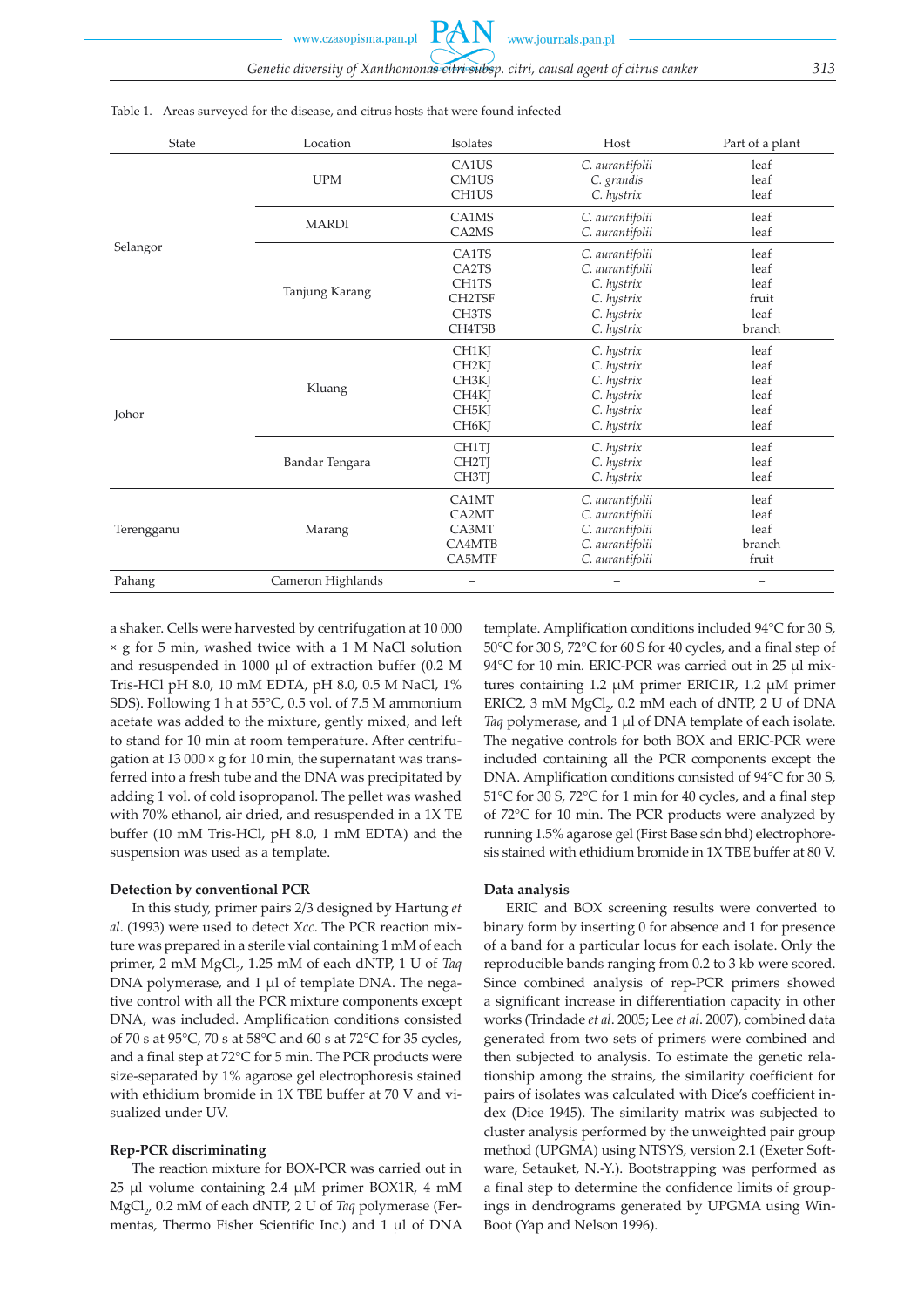# **RESULTS**

All 25 isolates were confirmed to be *Xcc* bacterium by causing canker lesions on all four tested citrus species (Fig. 1). All 25 isolates produced an expected 222 bp band in the PCR amplification using primers 2/3 (Fig. 2).

Under our amplification conditions, primers corresponding to ERIC and BOX sequences produced complex genomic fingerprinting patterns consisting of bands between 100 bp to 3 kb. Some of the bands were present in all the strains, but there were differences in the intensities of some bands as well as the presence of some polymorphic bands (Fig. 3). When the combined data of ERIC and BOX fingerprinting were analyzed, a dendrogram was obtained showing an overall relationship among strains with an average 73.3% similarity (Fig. 4).

Compared to other studies undertaken on *Xanthomonas* species in association with citrus canker, our isolates exhibited a relatively higher genetic diversity. The rep-PCR dendrogram consisted of two main clusters with 51% genetic similarity among the rest of the isolates. In previous studies, this amount of genetic diversity was seen only amongst different species (formerly different strains) of CBC inducing bacteria (Cuberto and Graham 2002; Lee *et al*. 2007). The other cluster was divided into five groups, containing the strains from two other closer states being surveyed. These groups seem to be more homogenous compared to the other cluster, except for a single strain from Selangor which was distinctively separated from the other strains of this cluster.



Fig. 1. Pathogenicity test of isolates by detached-leaf assay: 14 days after inoculation on negative control (A) and developed lesions on Mexican lime (B) leaves



M (0.1 kp) 1 2 3 4 5 6 7 8 9 10 11 12 13 M 14 15 16 17 18 19 20 21 22 23 24 25 26

Fig. 2. PCR products amplified in 25 isolates using primer pair 2/3 (lane 13 is a negative control)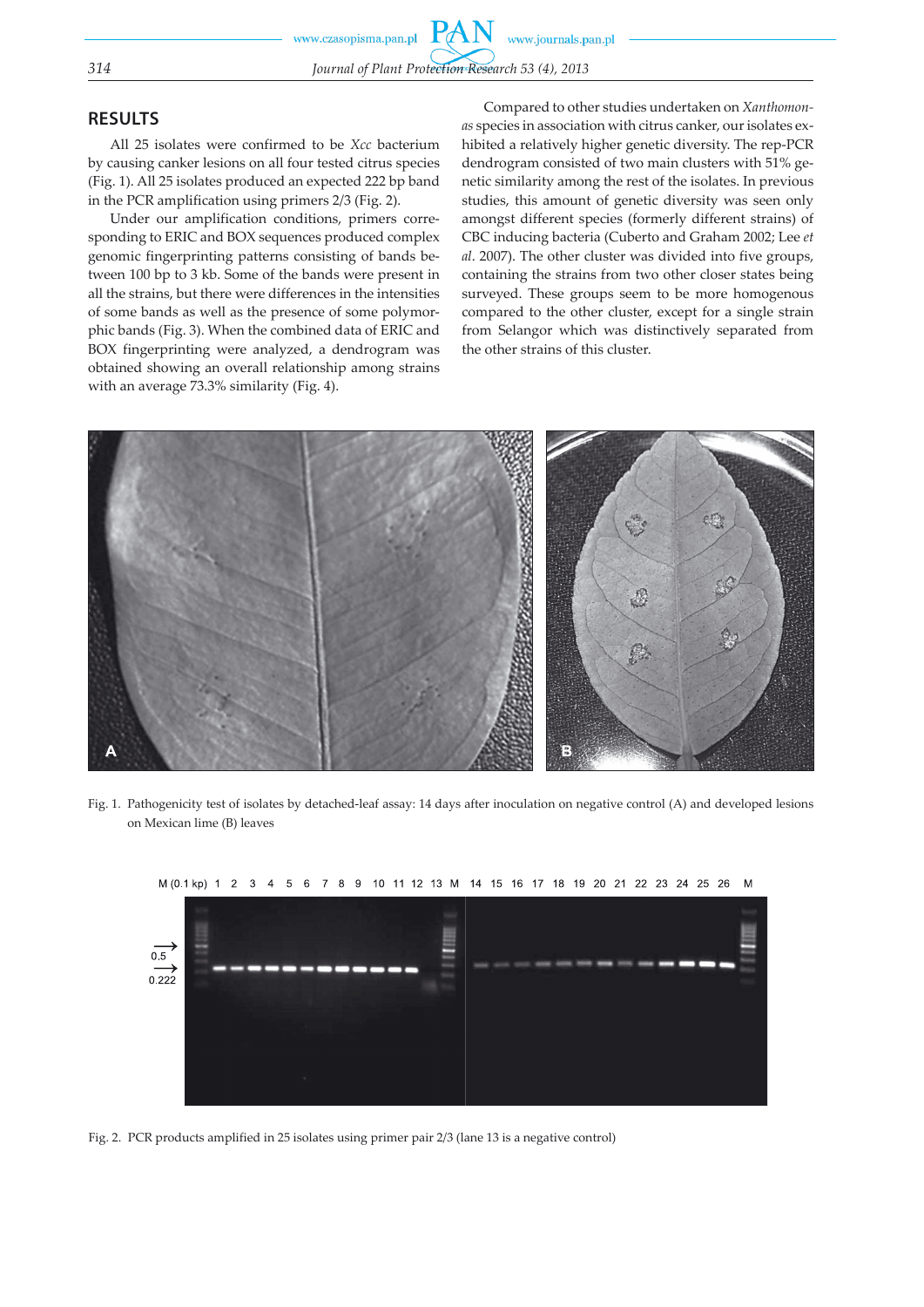

Fig. 3. DNA fingerprinting patterns from *Xanthomonas citri* pv. *citri* strains by BOX-PCR (A) and ERIC-PCR (B)



Fig. 4. UPGMA dendogram of haplotypes of *Xanthomonas citri* pv. *citri* based on BOX and ERIC banding patterns using Dice similarity coefficient generated by NTSYS